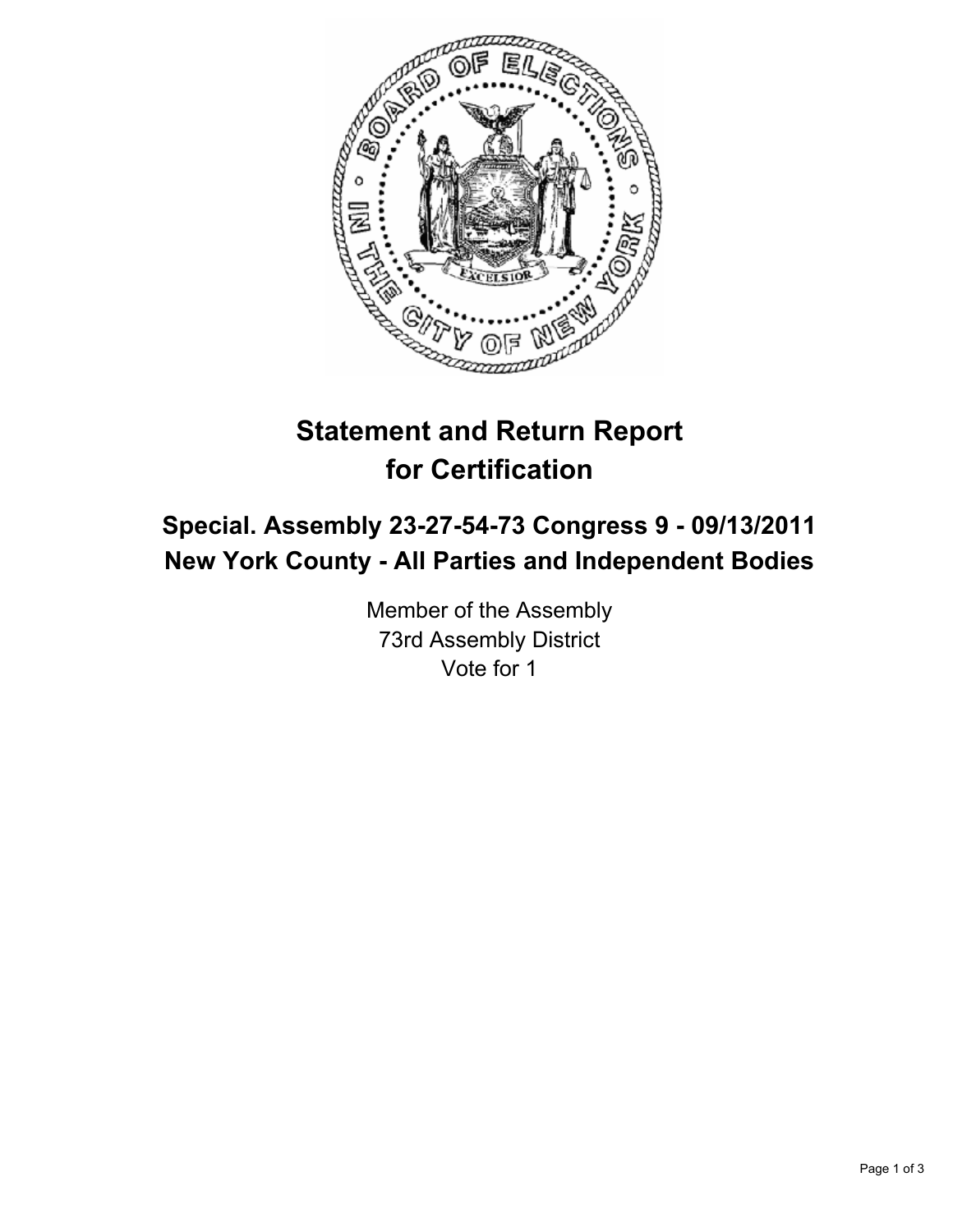

## **Assembly District 73**

| <b>PUBLIC COUNTER</b>                                    | 9,082 |
|----------------------------------------------------------|-------|
| <b>EMERGENCY</b>                                         | 0     |
| ABSENTEE/MILITARY                                        | 375   |
| <b>FEDERAL</b>                                           | 0     |
| <b>SPECIAL PRESIDENTIAL</b>                              | 0     |
| <b>AFFIDAVIT</b>                                         | 54    |
| <b>Total Ballots</b>                                     | 9,511 |
| Less - Inapplicable Federal/Special Presidential Ballots | 0     |
| <b>Total Applicable Ballots</b>                          | 9,511 |
| DAN QUART (DEMOCRATIC)                                   | 6,020 |
| PAUL NIEHAUS (REPUBLICAN)                                | 2,802 |
| DAN QUART (WORKING FAMILIES)                             | 298   |
| PAUL NIEHAUS (INDEPENDENCE)                              | 327   |
| <b>ANTHONY WEINER (WRITE-IN)</b>                         | 1     |
| BRYNA POMP (WRITE-IN)                                    | 1     |
| CLAIRE WORLEY (WRITE-IN)                                 | 1     |
| JOHN RUIZ (WRITE-IN)                                     | 1     |
| MALONEY (WRITE-IN)                                       | 1     |
| MIGUEL GAMA SOSA (WRITE-IN)                              | 1     |
| MITCHELL TENZER (WRITE-IN)                               | 1     |
| PRINE (WRITE-IN)                                         | 1     |
| RICK PERRY (WRITE-IN)                                    | 1     |
| SANTA CLAUS (WRITE-IN)                                   | 1     |
| SUSAN H SEIDEL (WRITE-IN)                                | 1     |
| <b>Total Votes</b>                                       | 9,458 |
| Unrecorded                                               | 53    |